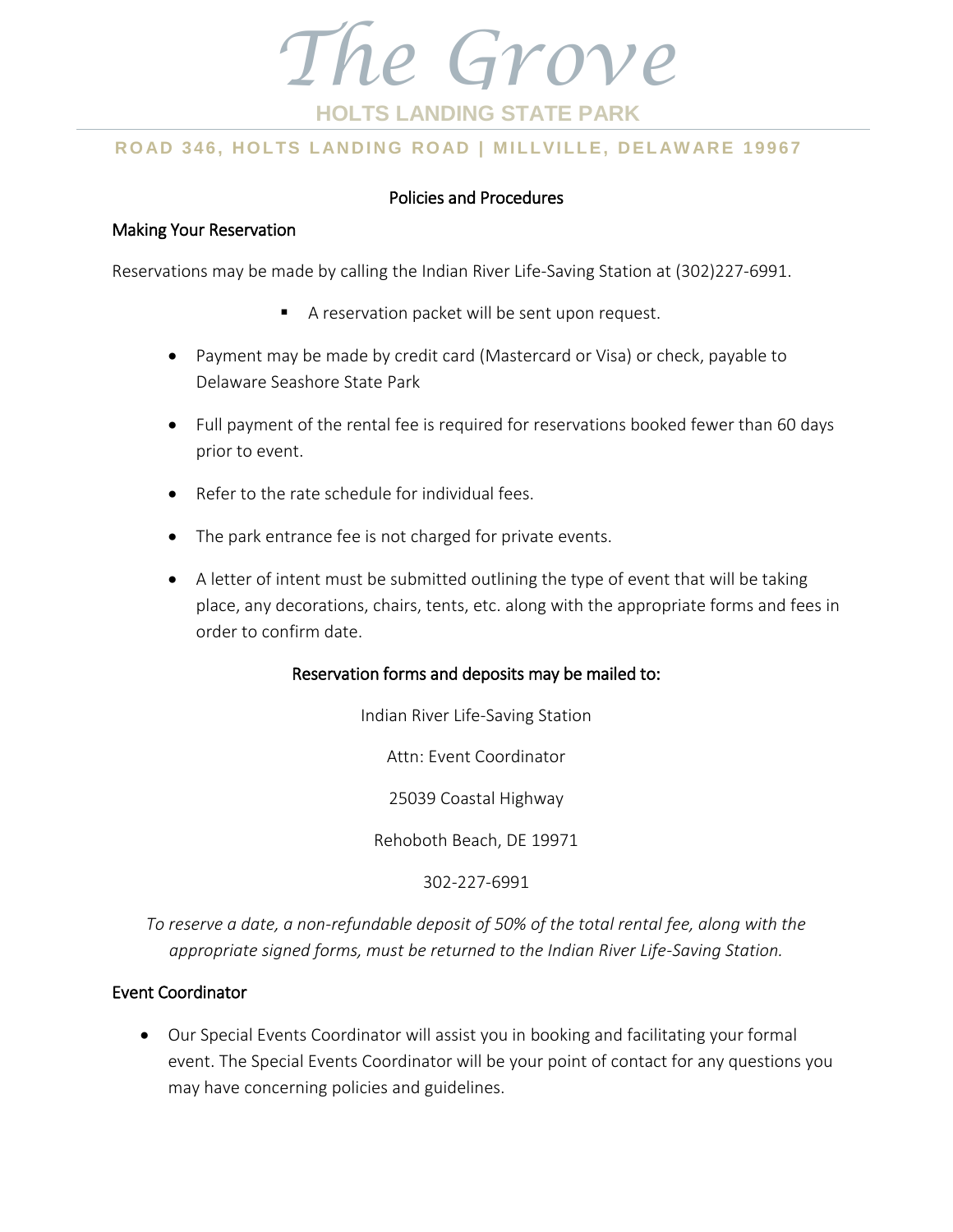- An event agenda will be sent to you via email approximately a month before your event to go over last minute details.
- If you require a "day of coordinator" a list of local vendors will be provided to you upon request. A day of coordinator is not required but highly recommended.

### Tables, Chairs and Décor

IF you require outdoor tables and chairs, they are available to rent from one of our approved vendors.

- Delivery and set-up of tent, tables and chairs are permitted the day before event. Vendors providing chairs, tables, trellis, arbor, etc. must be in contact with the event coordinator prior to the event.
- Display of temporary signage or directional signage to direct guests to the ceremony/reception location is not permitted within the state park.
- *Timeline for a typical event – i.e., a Saturday wedding:*

*Friday:* 

*afternoon - delivery and set-up of tent, tables, and chairs*

### *Saturday:*

*Noon – caterer and florist allowed on-site to finish site preparation*

*1 p.m. –wedding party allowed on-site to prepare, musicians allowed on-site to set up*

*4 – 4:30 p.m. – guests arrive*

*5 p.m. – ceremony*

*5:30 p.m. – reception begins*

*10 p.m. – reception over, guests and wedding party exit with their belongings, caterers remain to clean-up*

*11 p.m. – clean-up and packing of caterers equipment complete, staff shut down and secure site*

*Sunday:*

*Before 10 a.m., tent vendor/rental company removes tent and any other rental equipment.*